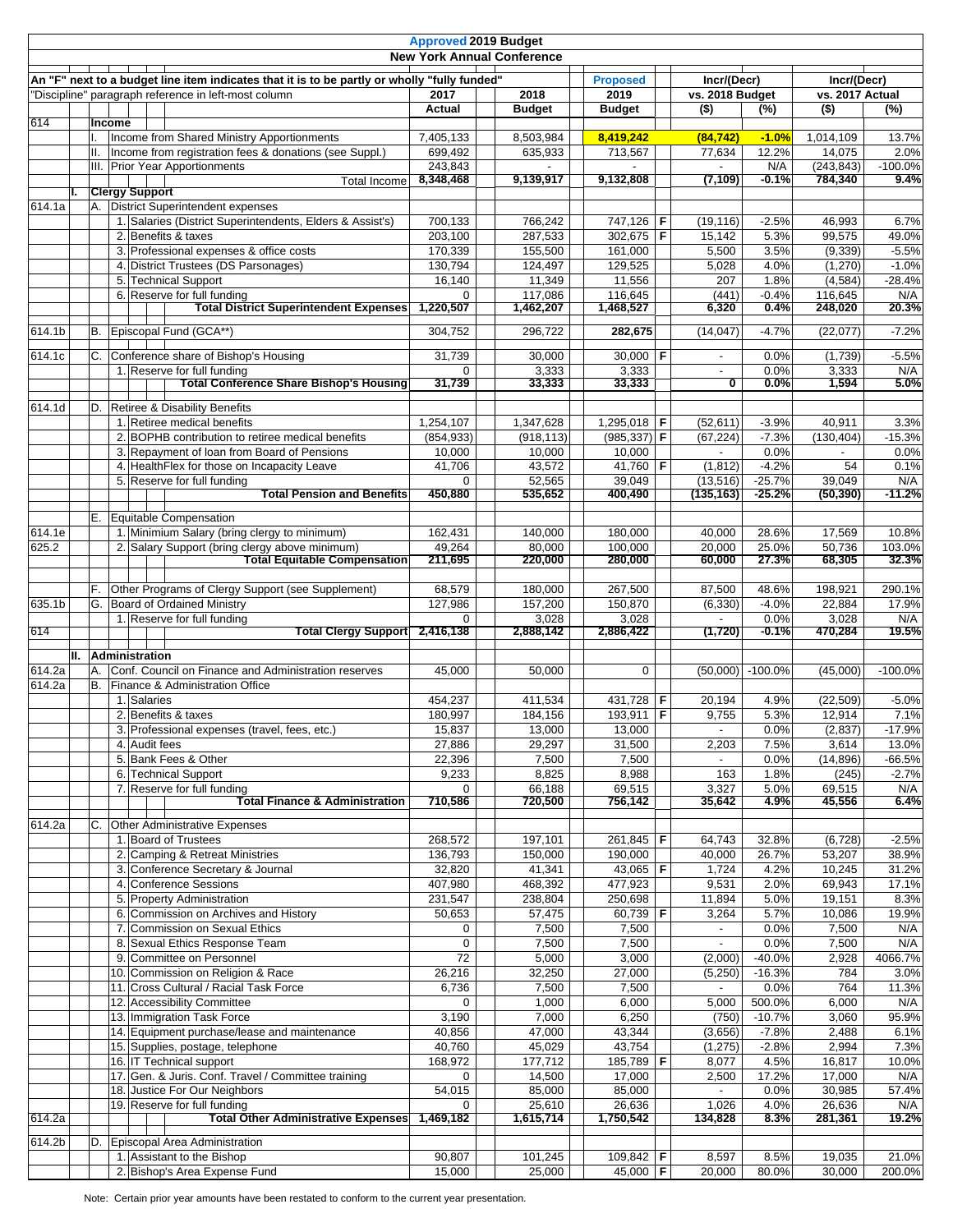|        |     |                                                                                                                                                      |                       | <b>Approved 2019 Budget</b><br><b>New York Annual Conference</b> |           |                               |            |                                |                  |                                   |                   |
|--------|-----|------------------------------------------------------------------------------------------------------------------------------------------------------|-----------------------|------------------------------------------------------------------|-----------|-------------------------------|------------|--------------------------------|------------------|-----------------------------------|-------------------|
|        |     | An "F" next to a budget line item indicates that it is to be partly or wholly "fully funded"<br>"Discipline" paragraph reference in left-most column | 2017                  | 2018                                                             |           | <b>Proposed</b><br>2019       |            | Incr/(Decr)<br>vs. 2018 Budget |                  | Incr/(Decr)<br>vs. 2017 Actual    |                   |
|        |     |                                                                                                                                                      | Actual                | <b>Budget</b>                                                    |           | <b>Budget</b>                 |            | $($ \$)                        | (%)              | $\overline{(*)}$                  | (%)               |
|        |     | 3. Bishop's Discretionary Fund                                                                                                                       | 10,000                | 10,000                                                           |           | $10,000$ F                    |            | $\blacksquare$                 | 0.0%             | $\overline{\phantom{a}}$          | 0.0%              |
|        |     | 4. Reserve for full funding<br><b>Total Episcopal Area Administration</b>                                                                            | $\Omega$<br>115,807   | 14,498<br>150,743                                                |           | 17,423<br>182,265             |            | 2,925<br>31,522                | 20.2%<br>20.9%   | 17,423<br>66,458                  | N/A<br>57.4%      |
| 614.2b | Е.  | Jurisdictional Conference administrative apportionments                                                                                              | 29,102                | 29,102                                                           |           | 29,102                        |            |                                | 0.0%             |                                   | 0.0%              |
| 614.2b | F.  | General Administration Fund (GCA**)                                                                                                                  | 122,195               | 118,975                                                          |           | 113,343                       |            | (5,632)                        | $-4.7%$          | (8, 852)                          | $-7.2%$           |
| 614.2b | G.  | Interdenominational Cooperation Fund (GCA**)                                                                                                         | 27,183                | 26,467                                                           |           | 25,214                        |            | (1,253)                        | $-4.7%$          | (1,969)                           | $-7.2%$           |
| 614.2a | H.  | Contingency funds (incl. Committee travel & hospitality)                                                                                             | 26,788                | 50,000                                                           |           | 30,000                        |            | (20,000)                       | $-40.0%$         | 3,212                             | 12.0%             |
|        |     | Other (overall budget reduction - to be identified)<br><b>Total Administration</b>                                                                   | $\Omega$<br>2,545,843 | (50,000)<br>2,711,501                                            |           | (371, 433)<br>2,515,175       |            | (321, 433)<br>(196,326)        | N/A<br>$-7.2%$   | (371, 433)<br>(30, 667)           | N/A<br>$-1.2%$    |
|        |     | III. World Service & Conference Benevolences                                                                                                         |                       |                                                                  |           |                               |            |                                |                  |                                   |                   |
| 614.3b |     | A. World Service Fund (GCA**)                                                                                                                        | 1,029,078             | 1,001,962                                                        |           | 954,530                       |            | (47, 432)                      | $-4.7%$          | (74, 548)                         | $-7.2%$           |
| 614.3  |     | B. Conference Benevolences (Programs)                                                                                                                |                       |                                                                  |           |                               |            |                                |                  |                                   |                   |
|        |     | 1. Connectional Ministries (see supplementary sched.)                                                                                                | 294,734               | 420,300                                                          |           | 408,900                       |            | (11, 400)                      | $-2.7%$          | 114,166                           | 38.7%             |
|        |     | 2. Campus ministries                                                                                                                                 | 56,000                | 56,000                                                           |           | 56,000 F                      |            |                                | 0.0%             |                                   | 0.0%              |
|        |     | 3. Quadrennial Mission Focus Fund                                                                                                                    | 9,000                 | 10,000                                                           |           | 10,000                        |            |                                | 0.0%             | 1,000                             | 11.1%             |
|        |     | 4. Board of Church & Society                                                                                                                         | 20,752                | 22.340                                                           |           | 22,340                        |            | $\overline{\phantom{a}}$       | 0.0%             | 1,588                             | N/A               |
|        |     | 5. Reserve for full funding                                                                                                                          | $\mathbf{0}$          | 10,827                                                           |           | 12,160                        |            | 1,333                          | 12.3%            | 12,160                            | N/A               |
|        |     | <b>Total Conference Benevolences (Programs)</b>                                                                                                      | 380,486               | 519,467                                                          |           | 509,400                       |            | (10,067)                       | $-1.9\%$         | 128,914                           | 33.9%             |
| 614.3c | C.  | Connectional Ministries Office (directly related to III.B.)                                                                                          |                       |                                                                  |           |                               |            |                                |                  |                                   |                   |
|        |     | 1. Salaries                                                                                                                                          | 284,092               | 395,162                                                          |           | $547,111$   F                 |            | 151,949                        | 38.5%            | 263,019                           | 92.6%             |
|        |     | 2. Benefits & taxes                                                                                                                                  | 97,881                | 163,733                                                          |           | $236,112$ F                   |            | 72,379                         | 44.2%            | 138,231                           | 141.2%            |
|        |     | 3. Professional expenses (travel, fees, etc.)                                                                                                        | 16,382                | 13,000                                                           |           | 26,250                        |            | 13,250                         | 101.9%           | 9,868                             | 60.2%             |
|        |     | 4. Program expenses                                                                                                                                  | 14,201                | 20,000                                                           |           | 30,000                        |            | 10,000                         | 50.0%            | 15,799                            | 111.3%            |
|        |     | 5. Technical Support                                                                                                                                 | 6,990                 | 8,825                                                            |           | 10,272                        |            | 1,447                          | 16.4%            | 3,282                             | 47.0%             |
|        |     | 6. Reserve for full funding                                                                                                                          | $\Omega$              | 62,099                                                           |           | 87,025                        |            | 24,926                         | 40.1%            | 87,025                            | N/A               |
|        |     | <b>Total Connectional Ministries</b>                                                                                                                 | 419,546               | 662,818                                                          |           | 936,770                       |            | 273,952                        | 41.3%            | 517,224                           | 123.3%            |
|        | ID. | Mission and Outreach Office                                                                                                                          |                       |                                                                  |           |                               |            |                                |                  |                                   |                   |
|        |     | 1. Salaries                                                                                                                                          | 45,655                |                                                                  | 0         |                               | $0 \mid F$ | $\overline{\phantom{a}}$       | N/A              | (45, 655)                         | $-100.0%$         |
|        |     | 2. Benefits & taxes                                                                                                                                  | 14,173                |                                                                  | $\pmb{0}$ | $\mathbf 0$                   | F          | $\blacksquare$                 | N/A              | (14, 173)                         | $-100.0%$         |
|        |     | 3. Professional expenses (travel, fees, etc.)                                                                                                        | 18,442                |                                                                  | 0         | $\mathbf 0$                   |            | $\overline{\phantom{a}}$       | N/A              | (18, 442)                         | $-100.0%$         |
|        |     | 4. Mission & Outreach                                                                                                                                | 15,362                |                                                                  | 0         | 0                             |            | $\overline{\phantom{a}}$       | N/A              | (15, 362)                         | $-100.0%$         |
|        |     | 5. Technical Support                                                                                                                                 | 838                   |                                                                  | 0         | $\mathbf 0$                   |            | $\overline{\phantom{a}}$       | N/A              | (838)                             | $-100.0%$         |
|        |     | 6. Reserve for full funding<br>Total Mission and Outreach                                                                                            | $\Omega$<br>94,470    |                                                                  | 0<br>σ    | $\mathbf 0$<br>◐              |            | $\blacksquare$<br>0            | N/A<br>N/A       | (94, 470)                         | N/A<br>$-100.0%$  |
|        |     |                                                                                                                                                      |                       |                                                                  |           |                               |            |                                |                  |                                   |                   |
|        |     | E. Missions & Disaster Response Office                                                                                                               |                       |                                                                  |           |                               |            |                                |                  |                                   |                   |
|        |     | 1. Salaries                                                                                                                                          | 80,668                | 85,059                                                           |           | 81,430   <b>F</b><br>30,074 F |            | (3,629)                        | $-4.3%$          | 762                               | 0.9%              |
|        |     | 2. Benefits & taxes                                                                                                                                  | 26,494<br>12,320      | 29,963<br>10,000                                                 |           |                               |            | 111                            | 0.4%<br>0.0%     | 3,580                             | 13.5%<br>$-18.8%$ |
|        |     | 3. Professional expenses (travel, fees, etc.)<br>4. Mission & Disaster Response funding                                                              | 44,652                | 85,700                                                           |           | 10,000<br>77,700              |            | (8,000)                        | $-9.3%$          | (2, 320)<br>33,048                | 74.0%             |
|        |     | 5. Technical Support                                                                                                                                 | 1,182                 | 1,261                                                            |           | 1,284                         |            | 23                             | 1.8%             | 102                               | 8.6%              |
|        |     |                                                                                                                                                      | 0 <sup>1</sup>        |                                                                  |           |                               |            |                                |                  |                                   |                   |
|        |     | 6. Reserve for full funding<br><b>Total Mission &amp; Disaster Response</b>                                                                          | 165,316               | 12,780<br>224,763                                                |           | 12,389<br>212,877             |            | (391)<br>(11, 886)             | $-3.1%$<br>-5.3% | 12,389<br>47,561                  | N/A<br>28.8%      |
|        |     | F. Congregational Development & Revitalization                                                                                                       |                       |                                                                  |           |                               |            |                                |                  |                                   |                   |
|        |     | 1. Salaries                                                                                                                                          | 115,468               | 118,932                                                          |           | $122,373$ F                   |            | 3,441                          | 2.9%             | 6,905                             | 6.0%              |
|        |     | 2. Benefits & taxes                                                                                                                                  | 31,922                | 35,315                                                           |           | $36,543$ F                    |            | 1,228                          | 3.5%             | 4,621                             | 14.5%             |
|        |     | 3. Professional expenses (travel, fees, etc.)                                                                                                        | 22,850                | 15,000                                                           |           | 20,000                        |            | 5,000                          | 33.3%            | (2,850)                           | $-12.5%$          |
|        |     | 4. Technical Support                                                                                                                                 | 1,182                 | 1,261                                                            |           | 1,284                         |            | 23                             | 1.8%             | 102                               | 8.6%              |
|        |     | 5. Program Funding                                                                                                                                   | 48,677                | 80,000                                                           |           | 80,000                        |            |                                | 0.0%             | 31,323                            | 64.3%             |
|        |     | 6. Reserve for full funding                                                                                                                          | $\Omega$              | 17,139                                                           |           | 17,657                        |            | 518                            | 3.0%             | 17,657                            | N/A               |
|        |     | <b>Total Congregational Develop &amp; Revitalization</b>                                                                                             | 220,099               | 267,647                                                          |           | 277,857                       |            | 10,210                         | 3.8%             | 57,758                            | 26.2%             |
|        |     | G. Parish Development                                                                                                                                |                       |                                                                  |           |                               |            |                                |                  |                                   |                   |
|        |     | 1. Mission Grants                                                                                                                                    | 115,370               | 160,000                                                          |           | 160,000 F                     |            | $\overline{\phantom{a}}$       | 0.0%             | 44,630                            | 38.7%             |
|        |     | 2. Missional Priority                                                                                                                                | 147,900               | 120,000                                                          |           | 120,000                       |            |                                | 0.0%             | (27,900)                          | $-18.9%$          |
|        |     | 3. Long Term Mission Funding                                                                                                                         |                       | 80,000                                                           |           | 80,000                        |            |                                | 0.0%             | 80,000                            | N/A               |
|        |     | <b>Total Parish Development</b>                                                                                                                      | 263,270               | 360,000                                                          |           | 360,000                       |            | 0                              | $0.0\%$          | 96,730                            | 36.7%             |
|        |     | <b>Total World Service and Conference Benevolences</b>                                                                                               | 2,572,265             | 3,036,657                                                        |           | 3,251,434                     |            | 214,777                        | 7.1%             | 679,169                           | 26.4%             |
|        |     | <b>IV.</b> Other Apportioned Causes                                                                                                                  |                       |                                                                  |           |                               |            |                                |                  |                                   |                   |
| 614.4  | Α.  | Black College Fund (GCA**)                                                                                                                           | 138,644               | 134,991                                                          |           | 128,601                       |            | (6,390)                        | $-4.7%$          | (10, 043)                         | $-7.2%$           |
| 614.4  | В.  | Africa University Fund (GCA**)                                                                                                                       | 31,028                | 30,210                                                           |           | 28,780                        |            | (1,430)                        | $-4.7%$          | (2, 248)                          | $-7.2%$           |
| 614.4  | C.  | Ministerial Education Fund (GCA**)                                                                                                                   | 260,681               | 338,416                                                          |           | 322,396                       |            | (16, 020)                      | $-4.7%$          | 61,715                            | 23.7%             |
|        |     | <b>Total Other Apportioned Causes</b>                                                                                                                | 430,353               | 503,617                                                          |           | 479,777                       |            | (23, 840)                      | $-4.7%$          | 49,424                            | 11.5%             |
|        |     | <b>Total Expense</b>                                                                                                                                 | 7,964,598             | 9,139,917                                                        |           | 9,132,808                     |            | (7, 109)                       | -0.1%            | 1,168,210                         | 14.7%             |
|        |     |                                                                                                                                                      |                       |                                                                  |           |                               |            |                                |                  | Without Reserve for Full Funding: |                   |
|        |     | * General Church Apportionments (GCA) are our Shared Ministry Apportionments that help fund global UMC ministries                                    |                       |                                                                  |           |                               |            |                                |                  | 763,350                           | 9.6%              |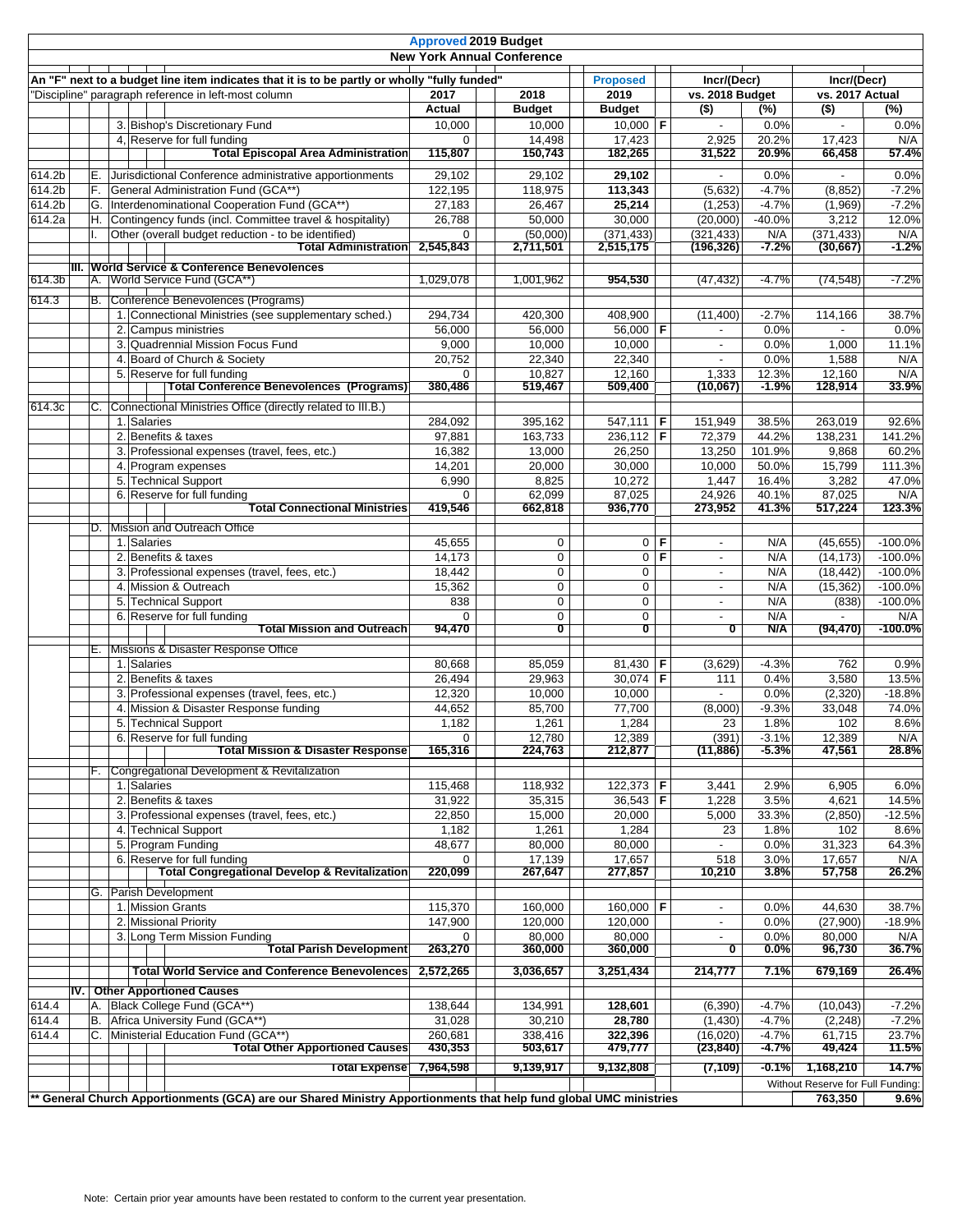| <b>New York Annual Conference</b><br>Income from Registration Fees, Contributions and Other<br>Incr/(Decr)<br>Proposed<br>vs. 2018 Budget<br>2017<br>2018<br>2019<br>$($ \$)<br>Actual<br><b>Budget</b><br><b>Budget</b><br>Board of Church & Society (World Service & Conference Benevolences)<br>Transfer from Peace w/ Justice fund<br>10,354<br>10,400<br>10,400<br>Program Registrations & Fees<br>650<br>300<br>300<br>Sub-total<br>11,004<br>10,700<br>10,700<br>0<br>Board of Ordained Ministry (Clergy Support)<br>Candidacy Fees<br>43,850<br>19,200<br>19,200<br>Local Pastors Licensing School<br>17,600<br>17,600<br>2,500<br>5,000<br>Compass Program<br>6,500<br><b>Bi-Annual Retreat</b><br>4,600<br>881<br>1,000<br>Oreder of Deacons Retreat<br>Sub-total<br>51,231<br>42,800<br>43,900<br>(1,100)<br>Board of Trustees (Administration)<br>27,500<br>28,500<br>Danke Estate Trust Income<br>25,638<br>84,203<br><b>Funding from Trustee Funds</b><br>Sub-total<br>25,638<br>27,500<br>112,703<br>85,203<br>Commission on Archives & History (Administration)<br>157<br>700<br>Donations<br>Sub-total<br>157<br>700<br>0<br>(700)<br>Commission on Conference Sessions (Administration)<br>236,141<br>247,133<br>240,864<br><b>Registration Fees</b><br>Sub-total<br>236,141<br>247,133<br>240,864<br>(6, 269)<br>Connectional Ministries Vision Table (World Service & Conference Benevolences)<br>41,200<br>25,000<br>25,000<br><b>Registration Fees</b><br>Sub-total<br>41,200<br>25,000<br>25,000<br>0<br>Conference Secretary & Journal (Administration)<br>Sales/Commisions<br>36<br>$\blacksquare$<br>$\blacksquare$<br>Sub-total<br>36<br>0<br>0<br>0<br>Missions & Disaster Response (World Service & Conference Benevolences)<br>85,030<br><b>UMCOR Funding</b><br>0<br>85,030<br>0<br>Sub-total<br>0<br>District Superintendency (Clergy Support)<br>27,973<br>Funds from closed district bank accounts<br>Sub-total<br>27,973<br>0<br>0<br>0<br>Immigration Taskforce (Administration)<br>Peace with Justice donation (BOCS)<br>1,500<br>1,000<br>$\blacksquare$<br>Sub-total<br>0<br>1,000<br>1,500<br>500<br>Mission & Outreach (World Service & Conference Benevolences)<br>220<br>Individual Giving<br>Sub-total<br>220<br>0<br>0<br>0<br>Religion & Race (Administration)<br>763<br><b>Registration Fees</b><br>763<br>Sub-total<br>0<br>0<br>0<br>Parish Development (World Service & Conference Benevolences)<br>220,099<br>280,000<br>280,000<br>Funding from Parish Development & Dier T<br>Sub-total<br>220,099<br>280,000<br>280,000<br>0<br>\$699,492<br>\$635,933<br>\$713,567<br>77,634<br>Total<br>\$ | Approved 2019 Budget |  |  |           |
|----------------------------------------------------------------------------------------------------------------------------------------------------------------------------------------------------------------------------------------------------------------------------------------------------------------------------------------------------------------------------------------------------------------------------------------------------------------------------------------------------------------------------------------------------------------------------------------------------------------------------------------------------------------------------------------------------------------------------------------------------------------------------------------------------------------------------------------------------------------------------------------------------------------------------------------------------------------------------------------------------------------------------------------------------------------------------------------------------------------------------------------------------------------------------------------------------------------------------------------------------------------------------------------------------------------------------------------------------------------------------------------------------------------------------------------------------------------------------------------------------------------------------------------------------------------------------------------------------------------------------------------------------------------------------------------------------------------------------------------------------------------------------------------------------------------------------------------------------------------------------------------------------------------------------------------------------------------------------------------------------------------------------------------------------------------------------------------------------------------------------------------------------------------------------------------------------------------------------------------------------------------------------------------------------------------------------------------------------------------------------------------------------------------------------------------------------------------------------------------------------------------------------------------------------------------------------------------------------------------------------------------------------|----------------------|--|--|-----------|
|                                                                                                                                                                                                                                                                                                                                                                                                                                                                                                                                                                                                                                                                                                                                                                                                                                                                                                                                                                                                                                                                                                                                                                                                                                                                                                                                                                                                                                                                                                                                                                                                                                                                                                                                                                                                                                                                                                                                                                                                                                                                                                                                                                                                                                                                                                                                                                                                                                                                                                                                                                                                                                                    |                      |  |  |           |
|                                                                                                                                                                                                                                                                                                                                                                                                                                                                                                                                                                                                                                                                                                                                                                                                                                                                                                                                                                                                                                                                                                                                                                                                                                                                                                                                                                                                                                                                                                                                                                                                                                                                                                                                                                                                                                                                                                                                                                                                                                                                                                                                                                                                                                                                                                                                                                                                                                                                                                                                                                                                                                                    |                      |  |  |           |
|                                                                                                                                                                                                                                                                                                                                                                                                                                                                                                                                                                                                                                                                                                                                                                                                                                                                                                                                                                                                                                                                                                                                                                                                                                                                                                                                                                                                                                                                                                                                                                                                                                                                                                                                                                                                                                                                                                                                                                                                                                                                                                                                                                                                                                                                                                                                                                                                                                                                                                                                                                                                                                                    |                      |  |  |           |
|                                                                                                                                                                                                                                                                                                                                                                                                                                                                                                                                                                                                                                                                                                                                                                                                                                                                                                                                                                                                                                                                                                                                                                                                                                                                                                                                                                                                                                                                                                                                                                                                                                                                                                                                                                                                                                                                                                                                                                                                                                                                                                                                                                                                                                                                                                                                                                                                                                                                                                                                                                                                                                                    |                      |  |  |           |
|                                                                                                                                                                                                                                                                                                                                                                                                                                                                                                                                                                                                                                                                                                                                                                                                                                                                                                                                                                                                                                                                                                                                                                                                                                                                                                                                                                                                                                                                                                                                                                                                                                                                                                                                                                                                                                                                                                                                                                                                                                                                                                                                                                                                                                                                                                                                                                                                                                                                                                                                                                                                                                                    |                      |  |  |           |
|                                                                                                                                                                                                                                                                                                                                                                                                                                                                                                                                                                                                                                                                                                                                                                                                                                                                                                                                                                                                                                                                                                                                                                                                                                                                                                                                                                                                                                                                                                                                                                                                                                                                                                                                                                                                                                                                                                                                                                                                                                                                                                                                                                                                                                                                                                                                                                                                                                                                                                                                                                                                                                                    |                      |  |  |           |
|                                                                                                                                                                                                                                                                                                                                                                                                                                                                                                                                                                                                                                                                                                                                                                                                                                                                                                                                                                                                                                                                                                                                                                                                                                                                                                                                                                                                                                                                                                                                                                                                                                                                                                                                                                                                                                                                                                                                                                                                                                                                                                                                                                                                                                                                                                                                                                                                                                                                                                                                                                                                                                                    |                      |  |  | (%)       |
|                                                                                                                                                                                                                                                                                                                                                                                                                                                                                                                                                                                                                                                                                                                                                                                                                                                                                                                                                                                                                                                                                                                                                                                                                                                                                                                                                                                                                                                                                                                                                                                                                                                                                                                                                                                                                                                                                                                                                                                                                                                                                                                                                                                                                                                                                                                                                                                                                                                                                                                                                                                                                                                    |                      |  |  |           |
|                                                                                                                                                                                                                                                                                                                                                                                                                                                                                                                                                                                                                                                                                                                                                                                                                                                                                                                                                                                                                                                                                                                                                                                                                                                                                                                                                                                                                                                                                                                                                                                                                                                                                                                                                                                                                                                                                                                                                                                                                                                                                                                                                                                                                                                                                                                                                                                                                                                                                                                                                                                                                                                    |                      |  |  |           |
|                                                                                                                                                                                                                                                                                                                                                                                                                                                                                                                                                                                                                                                                                                                                                                                                                                                                                                                                                                                                                                                                                                                                                                                                                                                                                                                                                                                                                                                                                                                                                                                                                                                                                                                                                                                                                                                                                                                                                                                                                                                                                                                                                                                                                                                                                                                                                                                                                                                                                                                                                                                                                                                    |                      |  |  |           |
|                                                                                                                                                                                                                                                                                                                                                                                                                                                                                                                                                                                                                                                                                                                                                                                                                                                                                                                                                                                                                                                                                                                                                                                                                                                                                                                                                                                                                                                                                                                                                                                                                                                                                                                                                                                                                                                                                                                                                                                                                                                                                                                                                                                                                                                                                                                                                                                                                                                                                                                                                                                                                                                    |                      |  |  | 0.0%      |
|                                                                                                                                                                                                                                                                                                                                                                                                                                                                                                                                                                                                                                                                                                                                                                                                                                                                                                                                                                                                                                                                                                                                                                                                                                                                                                                                                                                                                                                                                                                                                                                                                                                                                                                                                                                                                                                                                                                                                                                                                                                                                                                                                                                                                                                                                                                                                                                                                                                                                                                                                                                                                                                    |                      |  |  |           |
|                                                                                                                                                                                                                                                                                                                                                                                                                                                                                                                                                                                                                                                                                                                                                                                                                                                                                                                                                                                                                                                                                                                                                                                                                                                                                                                                                                                                                                                                                                                                                                                                                                                                                                                                                                                                                                                                                                                                                                                                                                                                                                                                                                                                                                                                                                                                                                                                                                                                                                                                                                                                                                                    |                      |  |  |           |
|                                                                                                                                                                                                                                                                                                                                                                                                                                                                                                                                                                                                                                                                                                                                                                                                                                                                                                                                                                                                                                                                                                                                                                                                                                                                                                                                                                                                                                                                                                                                                                                                                                                                                                                                                                                                                                                                                                                                                                                                                                                                                                                                                                                                                                                                                                                                                                                                                                                                                                                                                                                                                                                    |                      |  |  |           |
|                                                                                                                                                                                                                                                                                                                                                                                                                                                                                                                                                                                                                                                                                                                                                                                                                                                                                                                                                                                                                                                                                                                                                                                                                                                                                                                                                                                                                                                                                                                                                                                                                                                                                                                                                                                                                                                                                                                                                                                                                                                                                                                                                                                                                                                                                                                                                                                                                                                                                                                                                                                                                                                    |                      |  |  |           |
|                                                                                                                                                                                                                                                                                                                                                                                                                                                                                                                                                                                                                                                                                                                                                                                                                                                                                                                                                                                                                                                                                                                                                                                                                                                                                                                                                                                                                                                                                                                                                                                                                                                                                                                                                                                                                                                                                                                                                                                                                                                                                                                                                                                                                                                                                                                                                                                                                                                                                                                                                                                                                                                    |                      |  |  |           |
|                                                                                                                                                                                                                                                                                                                                                                                                                                                                                                                                                                                                                                                                                                                                                                                                                                                                                                                                                                                                                                                                                                                                                                                                                                                                                                                                                                                                                                                                                                                                                                                                                                                                                                                                                                                                                                                                                                                                                                                                                                                                                                                                                                                                                                                                                                                                                                                                                                                                                                                                                                                                                                                    |                      |  |  |           |
|                                                                                                                                                                                                                                                                                                                                                                                                                                                                                                                                                                                                                                                                                                                                                                                                                                                                                                                                                                                                                                                                                                                                                                                                                                                                                                                                                                                                                                                                                                                                                                                                                                                                                                                                                                                                                                                                                                                                                                                                                                                                                                                                                                                                                                                                                                                                                                                                                                                                                                                                                                                                                                                    |                      |  |  |           |
|                                                                                                                                                                                                                                                                                                                                                                                                                                                                                                                                                                                                                                                                                                                                                                                                                                                                                                                                                                                                                                                                                                                                                                                                                                                                                                                                                                                                                                                                                                                                                                                                                                                                                                                                                                                                                                                                                                                                                                                                                                                                                                                                                                                                                                                                                                                                                                                                                                                                                                                                                                                                                                                    |                      |  |  | $-2.5%$   |
|                                                                                                                                                                                                                                                                                                                                                                                                                                                                                                                                                                                                                                                                                                                                                                                                                                                                                                                                                                                                                                                                                                                                                                                                                                                                                                                                                                                                                                                                                                                                                                                                                                                                                                                                                                                                                                                                                                                                                                                                                                                                                                                                                                                                                                                                                                                                                                                                                                                                                                                                                                                                                                                    |                      |  |  |           |
|                                                                                                                                                                                                                                                                                                                                                                                                                                                                                                                                                                                                                                                                                                                                                                                                                                                                                                                                                                                                                                                                                                                                                                                                                                                                                                                                                                                                                                                                                                                                                                                                                                                                                                                                                                                                                                                                                                                                                                                                                                                                                                                                                                                                                                                                                                                                                                                                                                                                                                                                                                                                                                                    |                      |  |  |           |
|                                                                                                                                                                                                                                                                                                                                                                                                                                                                                                                                                                                                                                                                                                                                                                                                                                                                                                                                                                                                                                                                                                                                                                                                                                                                                                                                                                                                                                                                                                                                                                                                                                                                                                                                                                                                                                                                                                                                                                                                                                                                                                                                                                                                                                                                                                                                                                                                                                                                                                                                                                                                                                                    |                      |  |  |           |
|                                                                                                                                                                                                                                                                                                                                                                                                                                                                                                                                                                                                                                                                                                                                                                                                                                                                                                                                                                                                                                                                                                                                                                                                                                                                                                                                                                                                                                                                                                                                                                                                                                                                                                                                                                                                                                                                                                                                                                                                                                                                                                                                                                                                                                                                                                                                                                                                                                                                                                                                                                                                                                                    |                      |  |  |           |
|                                                                                                                                                                                                                                                                                                                                                                                                                                                                                                                                                                                                                                                                                                                                                                                                                                                                                                                                                                                                                                                                                                                                                                                                                                                                                                                                                                                                                                                                                                                                                                                                                                                                                                                                                                                                                                                                                                                                                                                                                                                                                                                                                                                                                                                                                                                                                                                                                                                                                                                                                                                                                                                    |                      |  |  | 309.8%    |
|                                                                                                                                                                                                                                                                                                                                                                                                                                                                                                                                                                                                                                                                                                                                                                                                                                                                                                                                                                                                                                                                                                                                                                                                                                                                                                                                                                                                                                                                                                                                                                                                                                                                                                                                                                                                                                                                                                                                                                                                                                                                                                                                                                                                                                                                                                                                                                                                                                                                                                                                                                                                                                                    |                      |  |  |           |
|                                                                                                                                                                                                                                                                                                                                                                                                                                                                                                                                                                                                                                                                                                                                                                                                                                                                                                                                                                                                                                                                                                                                                                                                                                                                                                                                                                                                                                                                                                                                                                                                                                                                                                                                                                                                                                                                                                                                                                                                                                                                                                                                                                                                                                                                                                                                                                                                                                                                                                                                                                                                                                                    |                      |  |  |           |
|                                                                                                                                                                                                                                                                                                                                                                                                                                                                                                                                                                                                                                                                                                                                                                                                                                                                                                                                                                                                                                                                                                                                                                                                                                                                                                                                                                                                                                                                                                                                                                                                                                                                                                                                                                                                                                                                                                                                                                                                                                                                                                                                                                                                                                                                                                                                                                                                                                                                                                                                                                                                                                                    |                      |  |  |           |
|                                                                                                                                                                                                                                                                                                                                                                                                                                                                                                                                                                                                                                                                                                                                                                                                                                                                                                                                                                                                                                                                                                                                                                                                                                                                                                                                                                                                                                                                                                                                                                                                                                                                                                                                                                                                                                                                                                                                                                                                                                                                                                                                                                                                                                                                                                                                                                                                                                                                                                                                                                                                                                                    |                      |  |  | $-100.0%$ |
|                                                                                                                                                                                                                                                                                                                                                                                                                                                                                                                                                                                                                                                                                                                                                                                                                                                                                                                                                                                                                                                                                                                                                                                                                                                                                                                                                                                                                                                                                                                                                                                                                                                                                                                                                                                                                                                                                                                                                                                                                                                                                                                                                                                                                                                                                                                                                                                                                                                                                                                                                                                                                                                    |                      |  |  |           |
|                                                                                                                                                                                                                                                                                                                                                                                                                                                                                                                                                                                                                                                                                                                                                                                                                                                                                                                                                                                                                                                                                                                                                                                                                                                                                                                                                                                                                                                                                                                                                                                                                                                                                                                                                                                                                                                                                                                                                                                                                                                                                                                                                                                                                                                                                                                                                                                                                                                                                                                                                                                                                                                    |                      |  |  |           |
|                                                                                                                                                                                                                                                                                                                                                                                                                                                                                                                                                                                                                                                                                                                                                                                                                                                                                                                                                                                                                                                                                                                                                                                                                                                                                                                                                                                                                                                                                                                                                                                                                                                                                                                                                                                                                                                                                                                                                                                                                                                                                                                                                                                                                                                                                                                                                                                                                                                                                                                                                                                                                                                    |                      |  |  |           |
|                                                                                                                                                                                                                                                                                                                                                                                                                                                                                                                                                                                                                                                                                                                                                                                                                                                                                                                                                                                                                                                                                                                                                                                                                                                                                                                                                                                                                                                                                                                                                                                                                                                                                                                                                                                                                                                                                                                                                                                                                                                                                                                                                                                                                                                                                                                                                                                                                                                                                                                                                                                                                                                    |                      |  |  |           |
|                                                                                                                                                                                                                                                                                                                                                                                                                                                                                                                                                                                                                                                                                                                                                                                                                                                                                                                                                                                                                                                                                                                                                                                                                                                                                                                                                                                                                                                                                                                                                                                                                                                                                                                                                                                                                                                                                                                                                                                                                                                                                                                                                                                                                                                                                                                                                                                                                                                                                                                                                                                                                                                    |                      |  |  | $-2.5%$   |
|                                                                                                                                                                                                                                                                                                                                                                                                                                                                                                                                                                                                                                                                                                                                                                                                                                                                                                                                                                                                                                                                                                                                                                                                                                                                                                                                                                                                                                                                                                                                                                                                                                                                                                                                                                                                                                                                                                                                                                                                                                                                                                                                                                                                                                                                                                                                                                                                                                                                                                                                                                                                                                                    |                      |  |  |           |
|                                                                                                                                                                                                                                                                                                                                                                                                                                                                                                                                                                                                                                                                                                                                                                                                                                                                                                                                                                                                                                                                                                                                                                                                                                                                                                                                                                                                                                                                                                                                                                                                                                                                                                                                                                                                                                                                                                                                                                                                                                                                                                                                                                                                                                                                                                                                                                                                                                                                                                                                                                                                                                                    |                      |  |  |           |
|                                                                                                                                                                                                                                                                                                                                                                                                                                                                                                                                                                                                                                                                                                                                                                                                                                                                                                                                                                                                                                                                                                                                                                                                                                                                                                                                                                                                                                                                                                                                                                                                                                                                                                                                                                                                                                                                                                                                                                                                                                                                                                                                                                                                                                                                                                                                                                                                                                                                                                                                                                                                                                                    |                      |  |  |           |
|                                                                                                                                                                                                                                                                                                                                                                                                                                                                                                                                                                                                                                                                                                                                                                                                                                                                                                                                                                                                                                                                                                                                                                                                                                                                                                                                                                                                                                                                                                                                                                                                                                                                                                                                                                                                                                                                                                                                                                                                                                                                                                                                                                                                                                                                                                                                                                                                                                                                                                                                                                                                                                                    |                      |  |  | 0.0%      |
|                                                                                                                                                                                                                                                                                                                                                                                                                                                                                                                                                                                                                                                                                                                                                                                                                                                                                                                                                                                                                                                                                                                                                                                                                                                                                                                                                                                                                                                                                                                                                                                                                                                                                                                                                                                                                                                                                                                                                                                                                                                                                                                                                                                                                                                                                                                                                                                                                                                                                                                                                                                                                                                    |                      |  |  |           |
|                                                                                                                                                                                                                                                                                                                                                                                                                                                                                                                                                                                                                                                                                                                                                                                                                                                                                                                                                                                                                                                                                                                                                                                                                                                                                                                                                                                                                                                                                                                                                                                                                                                                                                                                                                                                                                                                                                                                                                                                                                                                                                                                                                                                                                                                                                                                                                                                                                                                                                                                                                                                                                                    |                      |  |  |           |
|                                                                                                                                                                                                                                                                                                                                                                                                                                                                                                                                                                                                                                                                                                                                                                                                                                                                                                                                                                                                                                                                                                                                                                                                                                                                                                                                                                                                                                                                                                                                                                                                                                                                                                                                                                                                                                                                                                                                                                                                                                                                                                                                                                                                                                                                                                                                                                                                                                                                                                                                                                                                                                                    |                      |  |  |           |
|                                                                                                                                                                                                                                                                                                                                                                                                                                                                                                                                                                                                                                                                                                                                                                                                                                                                                                                                                                                                                                                                                                                                                                                                                                                                                                                                                                                                                                                                                                                                                                                                                                                                                                                                                                                                                                                                                                                                                                                                                                                                                                                                                                                                                                                                                                                                                                                                                                                                                                                                                                                                                                                    |                      |  |  | N/A       |
|                                                                                                                                                                                                                                                                                                                                                                                                                                                                                                                                                                                                                                                                                                                                                                                                                                                                                                                                                                                                                                                                                                                                                                                                                                                                                                                                                                                                                                                                                                                                                                                                                                                                                                                                                                                                                                                                                                                                                                                                                                                                                                                                                                                                                                                                                                                                                                                                                                                                                                                                                                                                                                                    |                      |  |  |           |
|                                                                                                                                                                                                                                                                                                                                                                                                                                                                                                                                                                                                                                                                                                                                                                                                                                                                                                                                                                                                                                                                                                                                                                                                                                                                                                                                                                                                                                                                                                                                                                                                                                                                                                                                                                                                                                                                                                                                                                                                                                                                                                                                                                                                                                                                                                                                                                                                                                                                                                                                                                                                                                                    |                      |  |  |           |
|                                                                                                                                                                                                                                                                                                                                                                                                                                                                                                                                                                                                                                                                                                                                                                                                                                                                                                                                                                                                                                                                                                                                                                                                                                                                                                                                                                                                                                                                                                                                                                                                                                                                                                                                                                                                                                                                                                                                                                                                                                                                                                                                                                                                                                                                                                                                                                                                                                                                                                                                                                                                                                                    |                      |  |  |           |
|                                                                                                                                                                                                                                                                                                                                                                                                                                                                                                                                                                                                                                                                                                                                                                                                                                                                                                                                                                                                                                                                                                                                                                                                                                                                                                                                                                                                                                                                                                                                                                                                                                                                                                                                                                                                                                                                                                                                                                                                                                                                                                                                                                                                                                                                                                                                                                                                                                                                                                                                                                                                                                                    |                      |  |  | 0.0%      |
|                                                                                                                                                                                                                                                                                                                                                                                                                                                                                                                                                                                                                                                                                                                                                                                                                                                                                                                                                                                                                                                                                                                                                                                                                                                                                                                                                                                                                                                                                                                                                                                                                                                                                                                                                                                                                                                                                                                                                                                                                                                                                                                                                                                                                                                                                                                                                                                                                                                                                                                                                                                                                                                    |                      |  |  |           |
|                                                                                                                                                                                                                                                                                                                                                                                                                                                                                                                                                                                                                                                                                                                                                                                                                                                                                                                                                                                                                                                                                                                                                                                                                                                                                                                                                                                                                                                                                                                                                                                                                                                                                                                                                                                                                                                                                                                                                                                                                                                                                                                                                                                                                                                                                                                                                                                                                                                                                                                                                                                                                                                    |                      |  |  |           |
|                                                                                                                                                                                                                                                                                                                                                                                                                                                                                                                                                                                                                                                                                                                                                                                                                                                                                                                                                                                                                                                                                                                                                                                                                                                                                                                                                                                                                                                                                                                                                                                                                                                                                                                                                                                                                                                                                                                                                                                                                                                                                                                                                                                                                                                                                                                                                                                                                                                                                                                                                                                                                                                    |                      |  |  | N/A       |
|                                                                                                                                                                                                                                                                                                                                                                                                                                                                                                                                                                                                                                                                                                                                                                                                                                                                                                                                                                                                                                                                                                                                                                                                                                                                                                                                                                                                                                                                                                                                                                                                                                                                                                                                                                                                                                                                                                                                                                                                                                                                                                                                                                                                                                                                                                                                                                                                                                                                                                                                                                                                                                                    |                      |  |  |           |
|                                                                                                                                                                                                                                                                                                                                                                                                                                                                                                                                                                                                                                                                                                                                                                                                                                                                                                                                                                                                                                                                                                                                                                                                                                                                                                                                                                                                                                                                                                                                                                                                                                                                                                                                                                                                                                                                                                                                                                                                                                                                                                                                                                                                                                                                                                                                                                                                                                                                                                                                                                                                                                                    |                      |  |  |           |
|                                                                                                                                                                                                                                                                                                                                                                                                                                                                                                                                                                                                                                                                                                                                                                                                                                                                                                                                                                                                                                                                                                                                                                                                                                                                                                                                                                                                                                                                                                                                                                                                                                                                                                                                                                                                                                                                                                                                                                                                                                                                                                                                                                                                                                                                                                                                                                                                                                                                                                                                                                                                                                                    |                      |  |  |           |
|                                                                                                                                                                                                                                                                                                                                                                                                                                                                                                                                                                                                                                                                                                                                                                                                                                                                                                                                                                                                                                                                                                                                                                                                                                                                                                                                                                                                                                                                                                                                                                                                                                                                                                                                                                                                                                                                                                                                                                                                                                                                                                                                                                                                                                                                                                                                                                                                                                                                                                                                                                                                                                                    |                      |  |  | 50.0%     |
|                                                                                                                                                                                                                                                                                                                                                                                                                                                                                                                                                                                                                                                                                                                                                                                                                                                                                                                                                                                                                                                                                                                                                                                                                                                                                                                                                                                                                                                                                                                                                                                                                                                                                                                                                                                                                                                                                                                                                                                                                                                                                                                                                                                                                                                                                                                                                                                                                                                                                                                                                                                                                                                    |                      |  |  |           |
|                                                                                                                                                                                                                                                                                                                                                                                                                                                                                                                                                                                                                                                                                                                                                                                                                                                                                                                                                                                                                                                                                                                                                                                                                                                                                                                                                                                                                                                                                                                                                                                                                                                                                                                                                                                                                                                                                                                                                                                                                                                                                                                                                                                                                                                                                                                                                                                                                                                                                                                                                                                                                                                    |                      |  |  |           |
|                                                                                                                                                                                                                                                                                                                                                                                                                                                                                                                                                                                                                                                                                                                                                                                                                                                                                                                                                                                                                                                                                                                                                                                                                                                                                                                                                                                                                                                                                                                                                                                                                                                                                                                                                                                                                                                                                                                                                                                                                                                                                                                                                                                                                                                                                                                                                                                                                                                                                                                                                                                                                                                    |                      |  |  |           |
|                                                                                                                                                                                                                                                                                                                                                                                                                                                                                                                                                                                                                                                                                                                                                                                                                                                                                                                                                                                                                                                                                                                                                                                                                                                                                                                                                                                                                                                                                                                                                                                                                                                                                                                                                                                                                                                                                                                                                                                                                                                                                                                                                                                                                                                                                                                                                                                                                                                                                                                                                                                                                                                    |                      |  |  | N/A       |
|                                                                                                                                                                                                                                                                                                                                                                                                                                                                                                                                                                                                                                                                                                                                                                                                                                                                                                                                                                                                                                                                                                                                                                                                                                                                                                                                                                                                                                                                                                                                                                                                                                                                                                                                                                                                                                                                                                                                                                                                                                                                                                                                                                                                                                                                                                                                                                                                                                                                                                                                                                                                                                                    |                      |  |  |           |
|                                                                                                                                                                                                                                                                                                                                                                                                                                                                                                                                                                                                                                                                                                                                                                                                                                                                                                                                                                                                                                                                                                                                                                                                                                                                                                                                                                                                                                                                                                                                                                                                                                                                                                                                                                                                                                                                                                                                                                                                                                                                                                                                                                                                                                                                                                                                                                                                                                                                                                                                                                                                                                                    |                      |  |  |           |
|                                                                                                                                                                                                                                                                                                                                                                                                                                                                                                                                                                                                                                                                                                                                                                                                                                                                                                                                                                                                                                                                                                                                                                                                                                                                                                                                                                                                                                                                                                                                                                                                                                                                                                                                                                                                                                                                                                                                                                                                                                                                                                                                                                                                                                                                                                                                                                                                                                                                                                                                                                                                                                                    |                      |  |  |           |
|                                                                                                                                                                                                                                                                                                                                                                                                                                                                                                                                                                                                                                                                                                                                                                                                                                                                                                                                                                                                                                                                                                                                                                                                                                                                                                                                                                                                                                                                                                                                                                                                                                                                                                                                                                                                                                                                                                                                                                                                                                                                                                                                                                                                                                                                                                                                                                                                                                                                                                                                                                                                                                                    |                      |  |  | N/A       |
|                                                                                                                                                                                                                                                                                                                                                                                                                                                                                                                                                                                                                                                                                                                                                                                                                                                                                                                                                                                                                                                                                                                                                                                                                                                                                                                                                                                                                                                                                                                                                                                                                                                                                                                                                                                                                                                                                                                                                                                                                                                                                                                                                                                                                                                                                                                                                                                                                                                                                                                                                                                                                                                    |                      |  |  |           |
|                                                                                                                                                                                                                                                                                                                                                                                                                                                                                                                                                                                                                                                                                                                                                                                                                                                                                                                                                                                                                                                                                                                                                                                                                                                                                                                                                                                                                                                                                                                                                                                                                                                                                                                                                                                                                                                                                                                                                                                                                                                                                                                                                                                                                                                                                                                                                                                                                                                                                                                                                                                                                                                    |                      |  |  |           |
|                                                                                                                                                                                                                                                                                                                                                                                                                                                                                                                                                                                                                                                                                                                                                                                                                                                                                                                                                                                                                                                                                                                                                                                                                                                                                                                                                                                                                                                                                                                                                                                                                                                                                                                                                                                                                                                                                                                                                                                                                                                                                                                                                                                                                                                                                                                                                                                                                                                                                                                                                                                                                                                    |                      |  |  |           |
|                                                                                                                                                                                                                                                                                                                                                                                                                                                                                                                                                                                                                                                                                                                                                                                                                                                                                                                                                                                                                                                                                                                                                                                                                                                                                                                                                                                                                                                                                                                                                                                                                                                                                                                                                                                                                                                                                                                                                                                                                                                                                                                                                                                                                                                                                                                                                                                                                                                                                                                                                                                                                                                    |                      |  |  | N/A       |
|                                                                                                                                                                                                                                                                                                                                                                                                                                                                                                                                                                                                                                                                                                                                                                                                                                                                                                                                                                                                                                                                                                                                                                                                                                                                                                                                                                                                                                                                                                                                                                                                                                                                                                                                                                                                                                                                                                                                                                                                                                                                                                                                                                                                                                                                                                                                                                                                                                                                                                                                                                                                                                                    |                      |  |  |           |
|                                                                                                                                                                                                                                                                                                                                                                                                                                                                                                                                                                                                                                                                                                                                                                                                                                                                                                                                                                                                                                                                                                                                                                                                                                                                                                                                                                                                                                                                                                                                                                                                                                                                                                                                                                                                                                                                                                                                                                                                                                                                                                                                                                                                                                                                                                                                                                                                                                                                                                                                                                                                                                                    |                      |  |  |           |
|                                                                                                                                                                                                                                                                                                                                                                                                                                                                                                                                                                                                                                                                                                                                                                                                                                                                                                                                                                                                                                                                                                                                                                                                                                                                                                                                                                                                                                                                                                                                                                                                                                                                                                                                                                                                                                                                                                                                                                                                                                                                                                                                                                                                                                                                                                                                                                                                                                                                                                                                                                                                                                                    |                      |  |  | 12.2%     |
|                                                                                                                                                                                                                                                                                                                                                                                                                                                                                                                                                                                                                                                                                                                                                                                                                                                                                                                                                                                                                                                                                                                                                                                                                                                                                                                                                                                                                                                                                                                                                                                                                                                                                                                                                                                                                                                                                                                                                                                                                                                                                                                                                                                                                                                                                                                                                                                                                                                                                                                                                                                                                                                    |                      |  |  |           |
| Note: Certain prior year amounts have been restated to conform to the current year presentation.                                                                                                                                                                                                                                                                                                                                                                                                                                                                                                                                                                                                                                                                                                                                                                                                                                                                                                                                                                                                                                                                                                                                                                                                                                                                                                                                                                                                                                                                                                                                                                                                                                                                                                                                                                                                                                                                                                                                                                                                                                                                                                                                                                                                                                                                                                                                                                                                                                                                                                                                                   |                      |  |  |           |